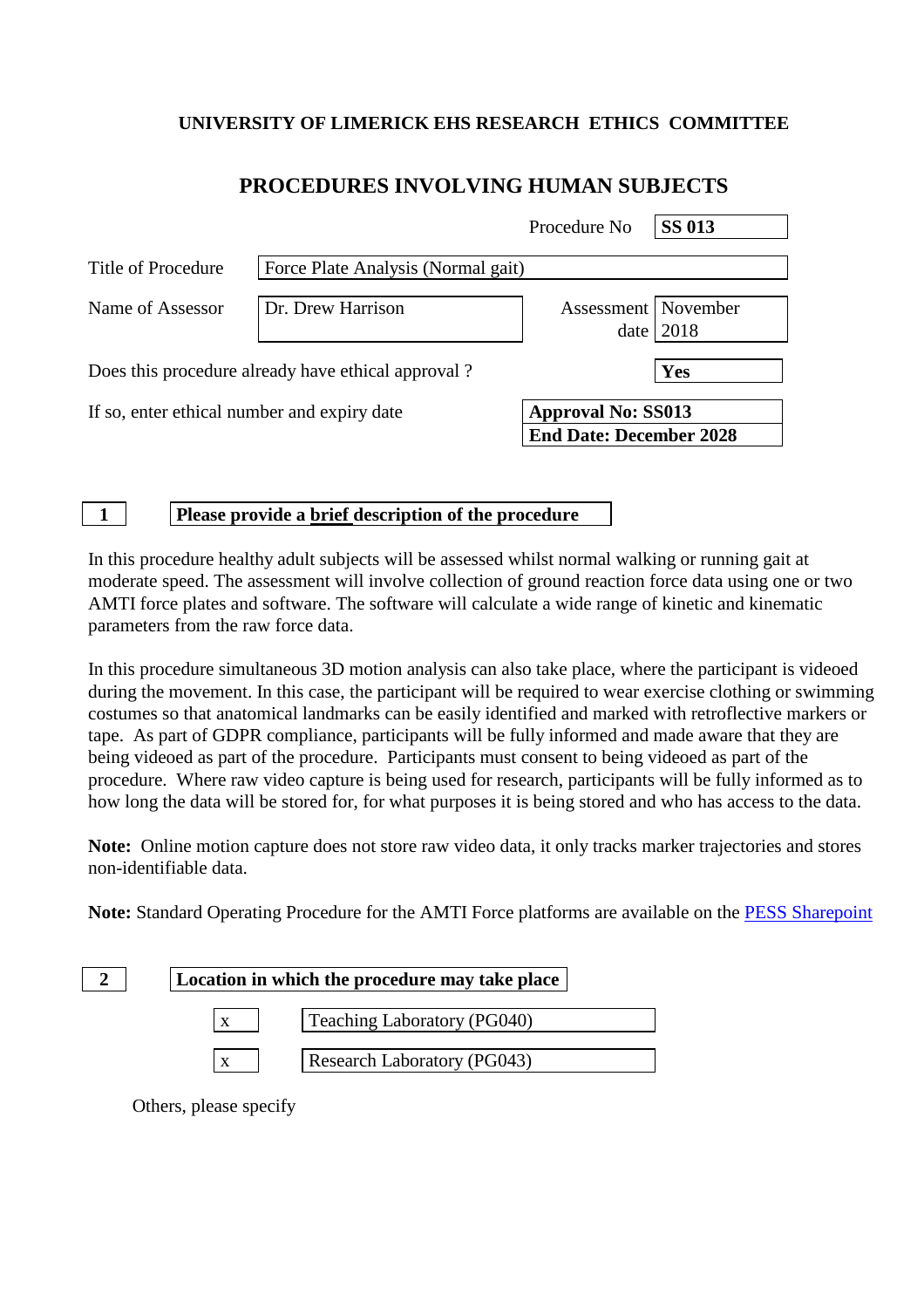|                                                           |                                        | Eligibility of subject(s) to be used                                              |  |  |
|-----------------------------------------------------------|----------------------------------------|-----------------------------------------------------------------------------------|--|--|
|                                                           | $\mathbf{X}$                           | PESS student (U.G. or P.G.)                                                       |  |  |
|                                                           | $\mathbf{X}$                           | University of Limerick staff or campus<br>personnel                               |  |  |
|                                                           | Others, please specify<br>$\mathbf{x}$ | Healthy adult volunteers engaged in research<br>projects granted ethical approval |  |  |
|                                                           |                                        |                                                                                   |  |  |
| Potential risks. To be explained before obtaining consent |                                        |                                                                                   |  |  |
|                                                           | $\mathbf{x}$                           | Low Risk                                                                          |  |  |

In some trials when simultaneous 3D motion analysis is carried out, subjects may be required to wear exercise clothing or swimming costumes so that anatomical landmarks can be easily identified and marked with retroflective markers or tape.

A third party, preferably of the same sex as the subject, will be present during periods of physical contact between experimenter and subject.

Raw video data can identify a participant. As part of GDPR compliance, participants will be fully informed and made aware that they are being videoed as part of the procedure. Participants must consent to being videoed as part of the procedure. Where raw video capture is being used for research, participants will be fully informed as to how long the data will be stored for, for what purposes it is being stored and who has access to the data.

Raw video capture will be stored on password protected computers until data analysis is complete. Raw video data will be deleted at the end of the project and the anonymised non-identifiable data will be retained.

### **5 Action to be taken in the event of a foreseeable emergency**

The procedure will be terminated if the volunteer shows any sign of distress.

Standard first aid procedures may be required depending on the severity of the situation. The following standard procedure should be followed in the event of an incident occurring in the PESS building / UL Facility:

- 1. Stop the procedure. Position the subject to prevent self-injury.
- 2. If appropriate, raise the subject's lower limbs to improve blood flow. Should the subject fail to respond summon help immediately.
- 3. Check vital signs airways, breathing and circulation (ABC)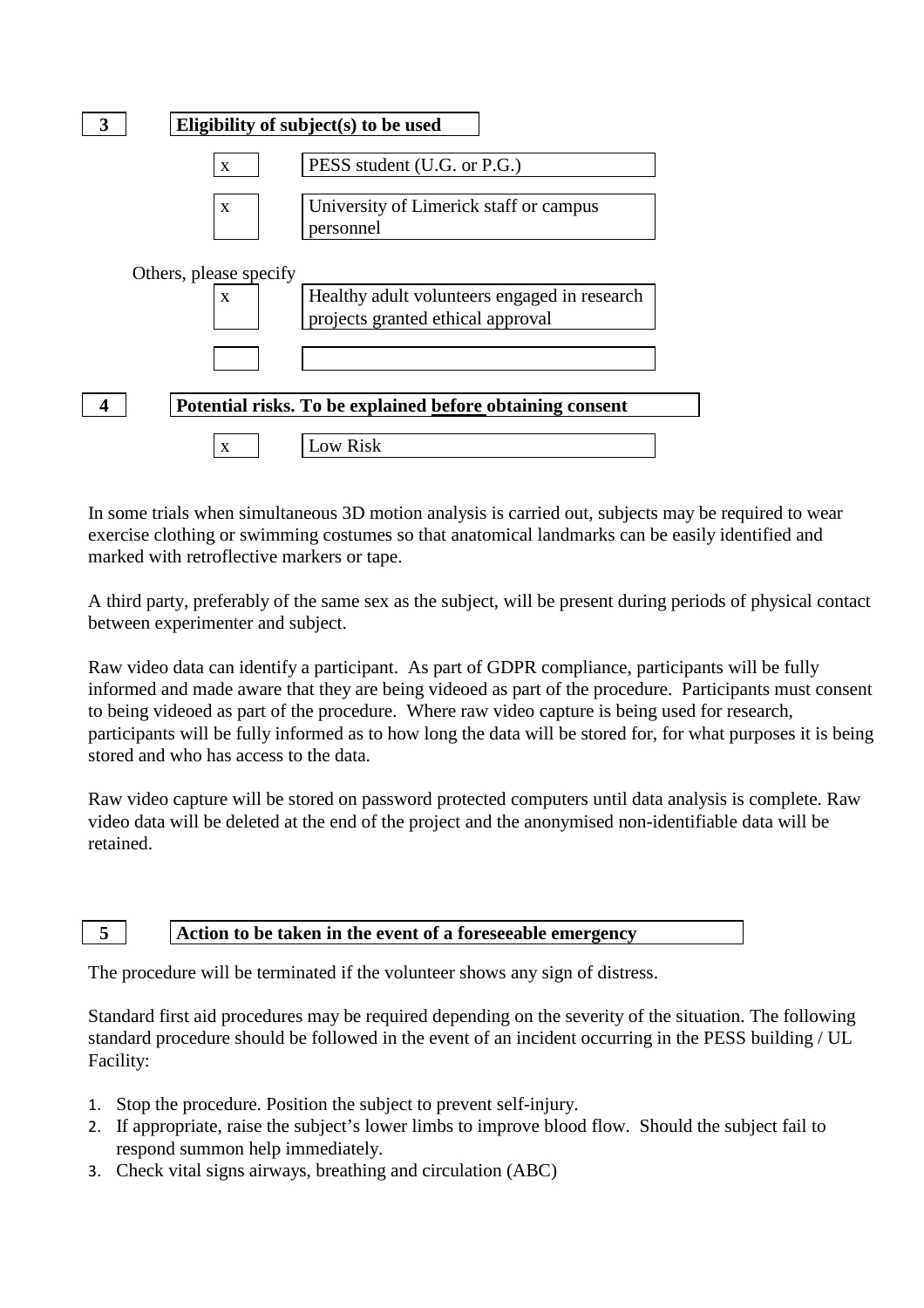- 4. If required attempt CPR as soon as possible.
- 5. Requesting Help: Emergency Contact telephone numbers are listed on laboratory door:
	- During normal working hours 9am-5pm, use lab phone to contact the Student Health Centre on **061-20**2534
	- Outside of normal working hours, or if the Student Health Centre number is engaged/busy, use the laboratory phone to dial 3333 for UL security personnel who will then contact the ambulance service. Contact one of the PESS First Aiders – names are listed on the PESS laboratory door.
- 6. When contacting the above clearly state: Location, Building, Room Number, Nature of Incident/Accident and provide a contact number.
- 7. Complete the UL 'Accident & Emergency' form (completed by the investigator, not the volunteer). Forms available on UL HR website: <https://www.ul.ie/hr/hr-policies-procedures-and-forms-z>